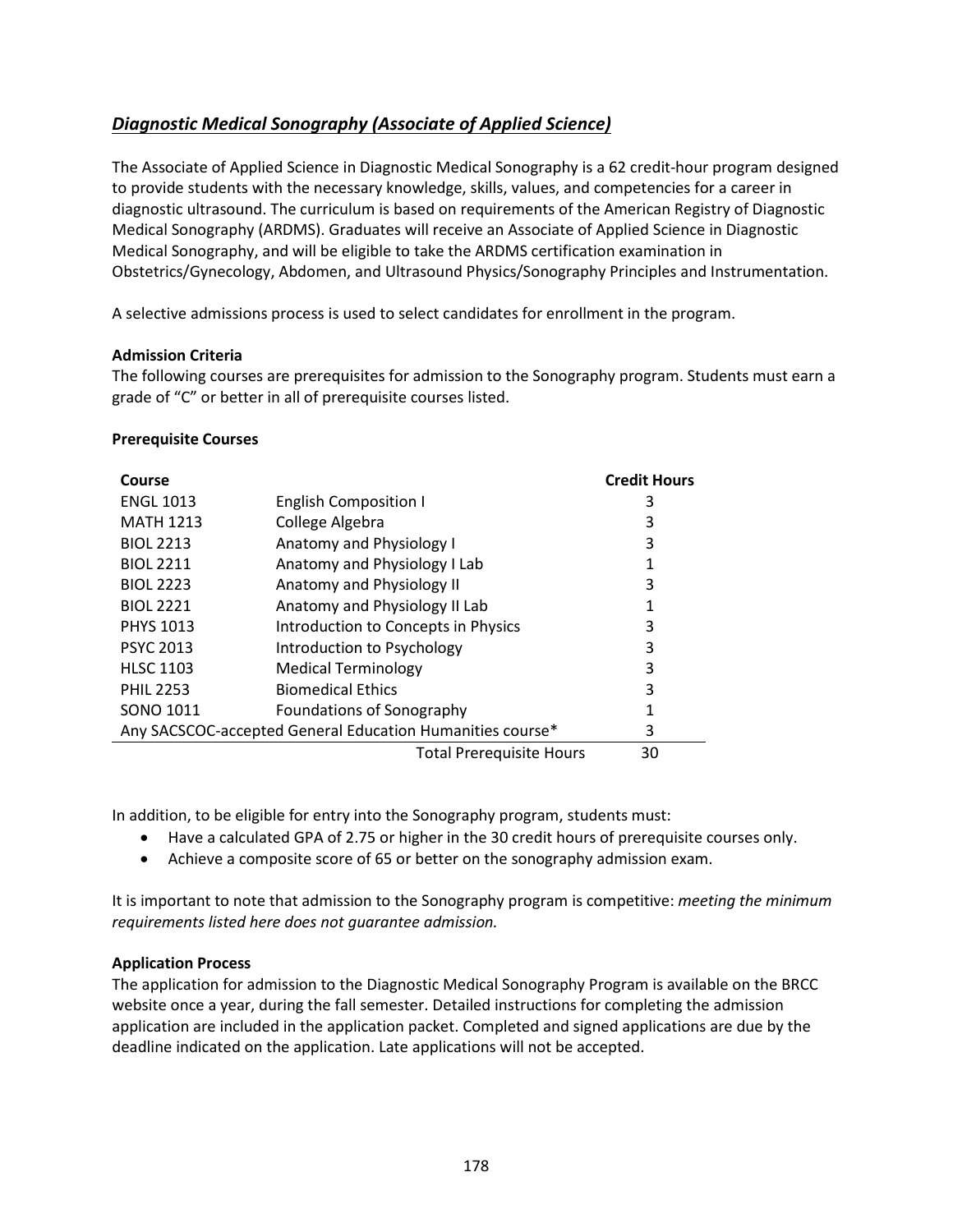A selective admissions process is used to select candidates for enrollment in the program. Students admitted to sonography will receive additional instructions regarding program requirements that include but are not limited to: submission of personal health history, a physical examination, a TB skin test, various immunizations/vaccinations, a urine drug screen, and CPR certification. A positive urine drug screen or any attempt to tamper with a specimen may disqualify an applicant and/or result in dismissal from the Sonography program. Costs for all requirements are incurred by the student.

## **Criminal Background Check**

Applicants to the Sonography program must submit to a criminal background check, with all costs borne by the student. Applicants who have been charged with, pled guilty or *nolo contendere* to, been convicted of, or committed a criminal offense that involves a crime of violence or distribution of drugs may be denied the right to take national certification exams offered by the American Registry of Diagnostic Medical Sonography (ARDMS).

## **Program Outcomes. Upon successful completion of the program, the graduate will be able to:**

- 1. Obtain, review, and integrate pertinent patient history and supporting clinical data to facilitate optimum diagnostic results.
- 2. Recognize the importance of patient care and comfort.
- 3. Record, analyze, and process diagnostic data and other pertinent observations made during the procedure for presentation to the interpreting physician.
- 4. Demonstrate sound clinical judgment in the performance of sonographic and other diagnostic services.
- 5. Demonstrate appropriate communication skills with patients, families and colleagues.
- 6. Demonstrate professionalism and ethical behavior.
- 7. Provide patient education related to medical ultrasound and other diagnostic procedures.

## **PROGRAM OF STUDY**

| <b>First Semester</b>                                     |                                     | <b>Credit Hours</b> |
|-----------------------------------------------------------|-------------------------------------|---------------------|
| <b>MATH 1213</b>                                          | College Algebra                     | 3                   |
| <b>ENGL 1013</b>                                          | <b>English Composition I</b>        | 3                   |
| <b>PSYC 2013</b>                                          | Introduction to Psychology          | 3                   |
| <b>BIOL 2213</b>                                          | Anatomy and Physiology I            | 3                   |
| <b>BIOL 2211</b>                                          | Anatomy and Physiology I Lab        | 1                   |
| SONO 1011                                                 | Foundations of Sonography           | 1                   |
|                                                           |                                     | 14                  |
| <b>Second Semester</b>                                    |                                     | <b>Credit Hours</b> |
| <b>BIOL 2223</b>                                          | Anatomy and Physiology II           | 3                   |
| <b>BIOL 2221</b>                                          | Anatomy and Physiology II Lab       | 1                   |
| <b>PHYS 1013</b>                                          | Introduction to Concepts in Physics | 3                   |
| <b>HLSC 1103</b>                                          | <b>Medical Terminology</b>          | 3                   |
| <b>PHIL 2253</b>                                          | <b>Biomedical Ethics</b>            | 3                   |
| Any SACSCOC-accepted General Education Humanities course* |                                     | 3                   |
|                                                           |                                     | 16                  |
| <b>Third Semester</b>                                     |                                     | <b>Credit Hours</b> |
| SONO 1102                                                 | Physics and Instrumentation I       | 2                   |
| SONO 1143                                                 | Ultrasound Learning Lab I           | 3                   |